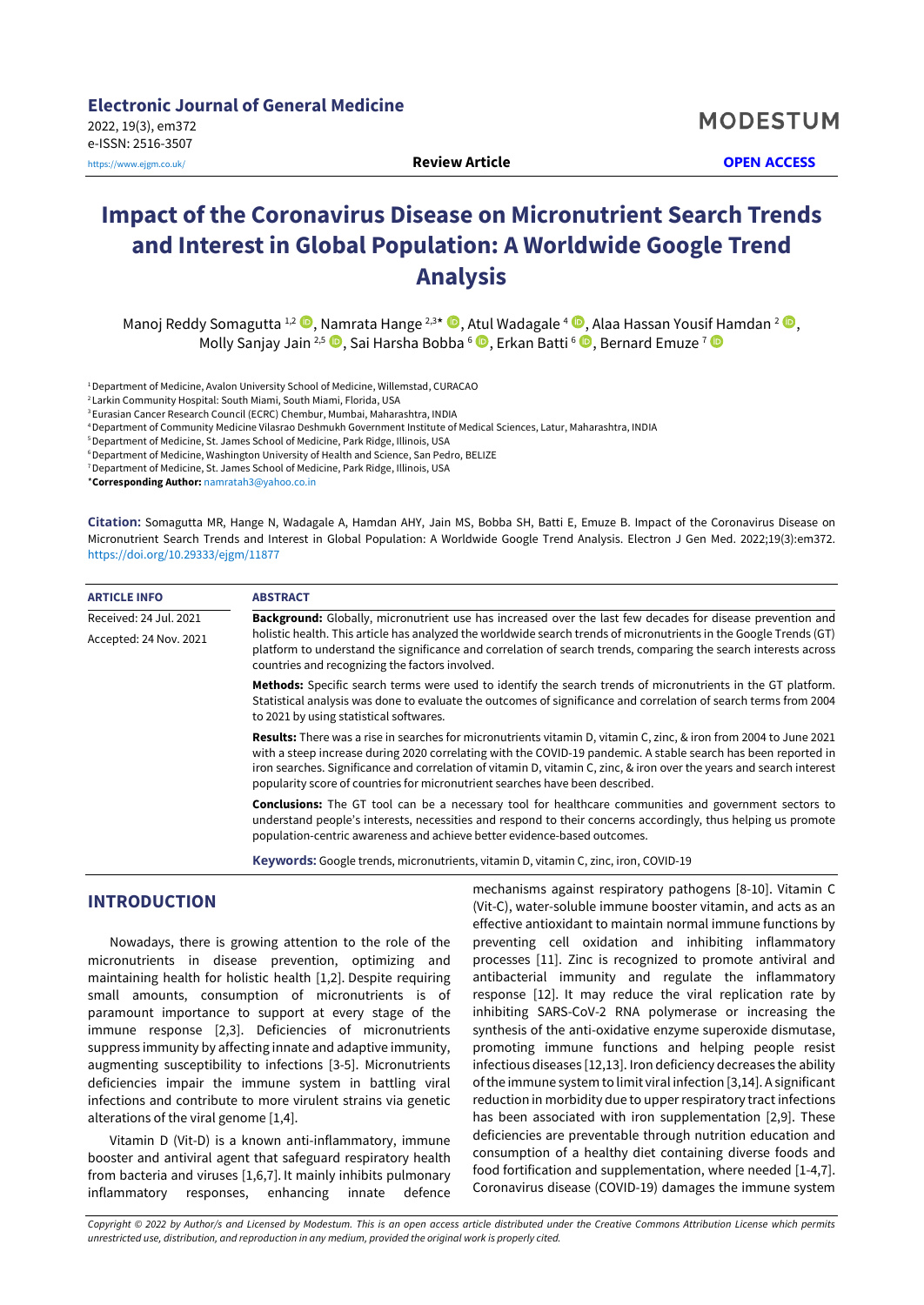through dysregulation of the macrophage antiviral response, induction of excessive cytokine-mediated immune system responses, activation of complement and coagulation cascades, resulting in enhanced infectivity leading to worse outcomes [5,10,15-17]. During the COVID-19 pandemic, intake of these micronutrients showed a good safety net to improve immunity and fight against the inflammatory process with reducing disease severity [1,17,18]. An ecological study has reported correlation of the suboptimal consumption of Vitamin D, Vitamin C, Vitamin B12, and iron with either COVID-19 incidence or mortality indicators; highlighting the importance of Vitamin D and iron for the immune system as well as for the prevention and fight against COVID-19 [19]. One of the observational study have reported low levels of multiple micronutrients in most patients with severe COVID-19 pneumonia- especially low level Vitamin A and zinc [20].

Google search engine is the largest search engine used in the world [21].Google search terms or topics can be beneficial in understanding the public's interest and perspective. It also helps us assess disease outbreaks' global activity and people's reactiveness and responses [22]. Thus, the key intention of this study is to highlight the worldwide search trends of micronutrient use by utilizing Google Trends (GT) application to understand the significance and correlation of search trends, comparing the search interests across countries and recognize the factors involved.

## **METHODOLOGY**

GT is an openly available tool dissecting web queries made via the Google search engine and displaying the results on a normalized scale [23]. It determines the proportion of searches for a user-specified term /topic performed on Google. It inspects and delivers data across a specified geographic region and time frame as relative search volume [24]. Relative search volume ranges from 1 to 100, representing search interest close to the peak popularity for the used search term. A relative search volume (RSV) value of 100 indicates peak popularity, and a score of 0 indicates that the term is below 1% of its peak popularity [25]. It also analyzes the search interest over time (IoT): Numbers represent search interestrelative to the highest point on the chart for the given region and time. A value of 100 is the peak popularity forthe term. A value of 50 means that the search term is half as popular. A score of 0 means there was not enough data for this term [24-26]. We set the extraction date to be weekly and extracted data from January 2004 to June 2021. We extracted the search data on June 24-26th, 2020. This allowed for a sufficiently long observation window to review possible changes over the years and in the wake of the pandemic. The initial formulation of the study with the choice for the list of search terms such as micronutrient types and the list of countries to be analyzed. We first searched for userspecified search terms related to the "Coronavirus," "SARS-CoV-2," "Vitamin-D," "Vitamin-C," "Zinc," and "Iron," among all searches performed using GTs.

#### **Data Analysis**

Statistical analyses were conducted using Microsoft Excel and R-4.1.0 software with GT R package (developed by Philippe Massicotte, Dirk Eddelbuettel; available link: [https://github.com/PMassicotte/gtrendsR\)](https://github.com/PMassicotte/gtrendsR) and statistical package for the social sciences (SPSS). Microsoft Excel was

used to calculate the mean and standard deviations from the relative search volume data from GTs. We have reviewed the pattern of search after transporting the data into R software. We have conducted ANOVA test followed by linear regression, multivariate logistic regression analysis and spearman correlation coefficient using SPSS.

We estimate the relationship between given micronutrients by using line regression equation as below:

$$
\hat{Y} = b_0 + b_1 + \cdots + b_n + \epsilon_i,
$$

where *b<sup>0</sup>* and *b<sup>1</sup>* are coefficients; *xi*is micronutrients- Vitamin D, Vitamin C, zinc, and iron; and *ϵ* is error or residual term i.e. difference between observed and predicted Y value.

We have reviewed interest over the time and geographical locations using the data and visuals using the GT. Search interest over time for specific micronutrients across geographical locations is also gathered.

## **RESULTS**

#### **Trends of "Vitamin D, Vitamin C, Zinc and Iron" Across Countries since January 2004 to June 2021**

Mean searches for Vit-D, Vit-C, zinc and iron from January 2004 to June 2021 were 3.80±1.96, 3.49±2.09, 5.02±1.19, and 44.63+7.71, respectively (**Table 1**). Looking at searches for micronutrients over 2004 to June 2021, there was a rise in Vit-D, Vit-C, and Zinc since 2004, a peculiar surge in searches noted over 2020 as presented in the **Figure 1**.

**Table 1.** Year wise mean and SD for micronutrients

| Year  | Vitamin D       | Vitamin C       | Zinc            | Iron        |
|-------|-----------------|-----------------|-----------------|-------------|
| 2004  | $1\pm0$         | $2.67 \pm 0.65$ | $5.75 \pm 0.45$ | 43.67±1.37  |
| 2005  | $1.08 \pm 0.29$ | $2.50 \pm 0.52$ | $5.67 \pm 0.65$ | 43.17±2.21  |
| 2006  | $1.08 \pm 0.29$ | $2.33 \pm 0.49$ | $5.25 \pm 0.62$ | 39.33±1.87  |
| 2007  | $1.75 \pm 0.45$ | $2.00 \pm 0.00$ | $4.67 \pm 0.49$ | 37.58±1.62  |
| 2008  | $2.08 \pm 0.29$ | $2.00 \pm 0.00$ | $4.58 \pm 0.51$ | 48.58±13.88 |
| 2009  | $3.17 \pm 0.39$ | $2.17 \pm 0.39$ | $4.50 \pm 0.52$ | 40.92±2.19  |
| 2010  | $3.83 \pm 0.39$ | $2.00 \pm 0.00$ | $4.25 \pm 0.45$ | 50.17±13.99 |
| 2011  | $3.67 \pm 0.49$ | $2.33 \pm 0.49$ | $4.33 \pm 0.49$ | 39.83±1.59  |
| 2012  | $4.17 \pm 0.39$ | $2.75 \pm 0.45$ | $4.08 \pm 0.29$ | 46.50±3.75  |
| 2013  | $4.0 \pm 0.51$  | $2.92 \pm 0.29$ | $4.42 \pm 0.51$ | 56.50±16.94 |
| 2014  | 4.17±039        | $3.00 \pm 0.00$ | $4.33 \pm 0.49$ | 44.08±1.73  |
| 2015  | $4.42 \pm 0.51$ | $3.42 \pm 0.51$ | $4.50 \pm 0.52$ | 44.67±2.15  |
| 2016  | $4.67 \pm 0.49$ | $3.75 \pm 0.45$ | $4.75 \pm 0.45$ | 44.58±2.91  |
| 2017  | $4.83 \pm 0.72$ | $4.00 \pm 0.00$ | $5.00 \pm 0.43$ | 43.75±4.65  |
| 2018  | $5.33 \pm 0.65$ | $4.42 \pm 0.51$ | $5.00 \pm 0.00$ | 43.92±2.57  |
| 2019  | 5.42±0.51       | $5.08 \pm 0.29$ | $5.33 \pm 0.49$ | 46.25±5.21  |
| 2020  | 7.75±1.06       | $9.42 \pm 2.81$ | $8.17 \pm 1.47$ | 44.92±2.71  |
| 2021  | $8.00 \pm 1.41$ | $8.83 \pm 0.75$ | $8.00 \pm 0.63$ | 45.50±1.76  |
| Total | 3.80±1.96       | $3.50 \pm 2.10$ | $5.06 \pm 1.19$ | 44.64±7.72  |

There was a stable trend in Iron searches over the years. Vit-D searches have risen eight-fold since 2004, with a slow, steady, sharp rise in 2020 of 40%. This rise continued further in 2021. Countries that have recorded the highest IoT in searching for Vit-D are Norway, United Arab Emirates, United Kingdom, Germany, and the United States. At the same time, Japan, Mexico, Brazil, France and Spain reported the lowest IoT. Vit-C searches have increased fourfold since 2004. These searches noted a peak in 2020 with an 85% rise. This trend subsequently started declining in 2021. Malaysia, the Philippines, Jamaica, Trinidad & Tobago, and Ghana reported the highest interest. Countries that have recorded the lowest IoT in searching for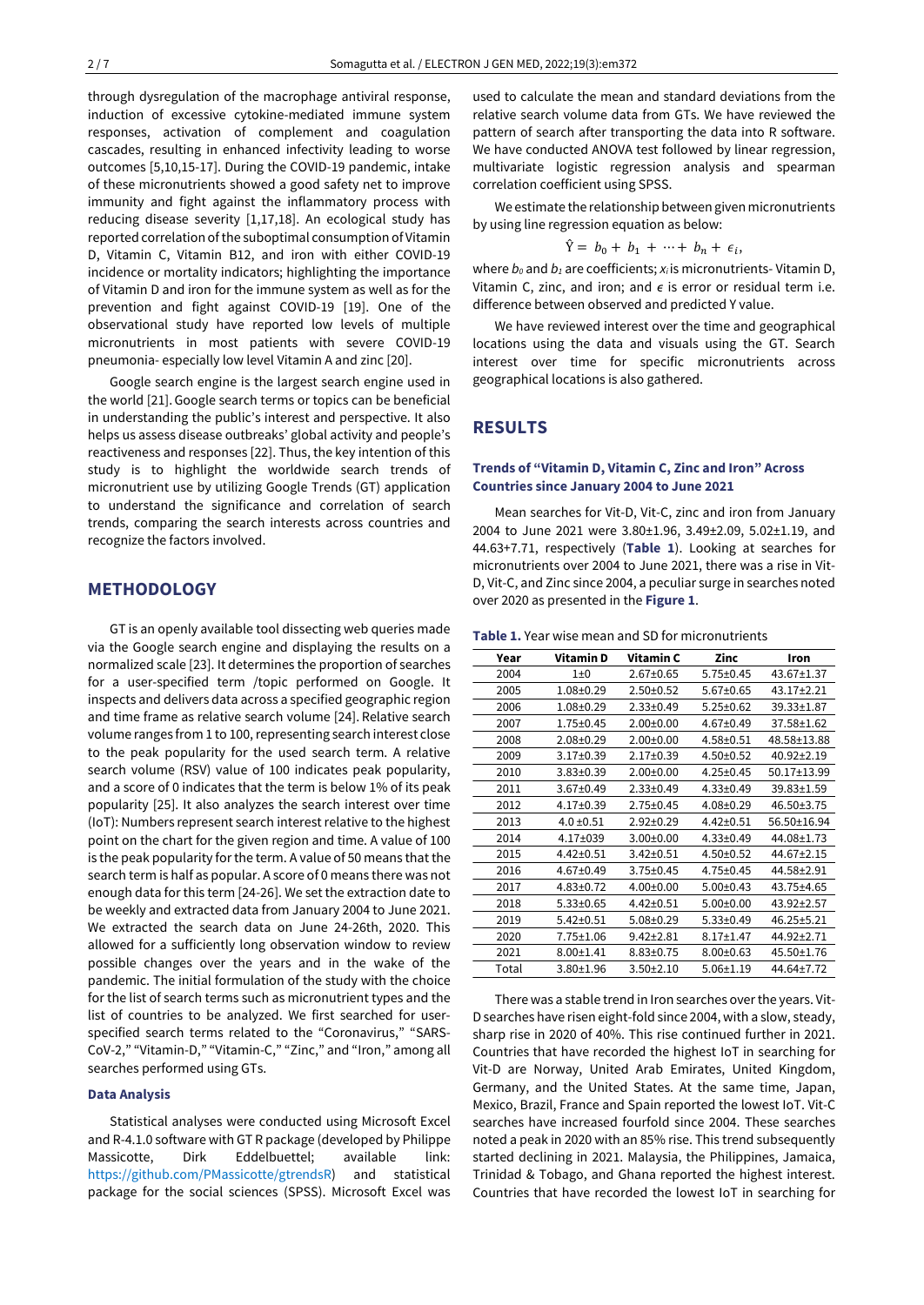Vit-C are Brazil, Japan, France, Russia, and Mexico. Zinc searches have risen close to two-fold since 2004. These searches noted a peak in 2020 with a rise of 53% and started declining in 2021. Brazil, Russia, Japan, Italy, and Poland report the lowest IoT, while Nicaragua, Bolivia, Chile, Ghana, and Panama reported the highest interest over time. Iron searches noted a stable rise since 2004. There was a drop in Iron searches during the year 2020. The United States, Australia, Canada, New Zealand, and the United Kingdom reported the highest interest, while Japan, Taiwan, China, Iran, and Ukraine reported the lowest IoT.



**Figure 1.** Trend of searches of Vit D, Vit C, zinc, and iron since 2004-2021

#### **Significance and Correlation of Vit-D, Vit-C, Zinc & Iron Over Years**

A residual plot with residuals on the x-axis and fitted values (Vit-D, Vit-C, zinc and iron) on the y-axis are examined to understand the correlational analysis model. **Figure 2** signifies that the residuals are randomly distributed around the horizontal access indicating the relationship between the independent and the dependent variables are linear, thus directing us to use an appropriate linear regression model.



**Figure 2.** Residual plot depicting correlation of trend of searches of Vit D+ Vit C+zinc+iron since 2004-2021

The multivariate linear regression model is used to test the significance of the dependent variable and the predictors. Coefficient and residual statistics, spearman rank correlations were calculated using SPSS. The multivariate linear analysis is done considering the independent variable as the year and then the explanatory variable is Vit-D, Vit-C, zinc, and iron (**Table 2**). The p-value was <0.0001 for Vit-D, Vit-C, and zinc, indicating statistical significance, so there is a significant increase in search trends for Vit-D, Vit-C, and a significant decrease in search trends for zinc over the years. For iron, pvalue is >0.05. The coefficient is not statistically significant, meaning there is no significant increase in iron search over the recent years.

**Table 2.** Significance of Vit-D, Vit-C, zinc, and iron GT searches since 2004-2021

| <b>Coefficients</b> |            |                |            |             |          |      |
|---------------------|------------|----------------|------------|-------------|----------|------|
|                     | Model      | Unstandardized |            | Standard    |          |      |
|                     |            | coefficients   |            | coeficients |          | Sig. |
|                     |            | в              | Std. error | Beta        |          |      |
|                     | (Constant) | 2008.869       | 1.112      |             | 1806.240 | .00  |
|                     | Vitamin D  | 1.915          | .112       | .741        | 17.089   | .00  |
|                     | Vitamin C  | 1.010          | .157       | .418        | 6.427    | .00  |
|                     | Zinc       | $-1.434$       | .198       | $-.337$     | $-7.236$ | .00  |
|                     | Iron       | $-.004$        | .016       | $-.005$     | $-221$   | .82  |
|                     |            |                |            |             |          |      |

Dependent variable: year

We also calculated the T-test, F-statistic, and R<sup>2</sup> (coefficient of determination) and residual statistics in R software. The multiple regression's  $R^2$  was 0.8788, and the adjusted  $R^2$  was 0.8764. An  $R<sup>2</sup>$  is closer to 1 indicates that the majority of the dependent variables are dispersed to uncertainty, which can be explained by the regression equation, indicating better goodness of fit.

Spearman's rho coefficient was calculated to express the strength of association between the four micronutrients. From the **Table 3** by using spearman's rho correlations for four micronutrients, we can conclude that there is a statistical significance difference between Vit-D with Vit-C (p<0.01), zinc ( $p$ <0.05), iron ( $p$ <0.01), Vit-C with zinc ( $p$ <0.01) and iron (p<0.01). However, there is no significance between iron with zinc (p>0.05).

**Table 3.** Spearman correlation between the micronutrients

| Spearman correlation coefficients |            |                |            |             |           |      |  |
|-----------------------------------|------------|----------------|------------|-------------|-----------|------|--|
|                                   |            | Unstandardized |            | Standard    |           |      |  |
|                                   | Model      | coefficients   |            | coeficients | Sig.<br>t |      |  |
|                                   |            | в              | Std. error | Beta        |           |      |  |
|                                   | (Constant) | 2008.869       | 1.112      |             | 1806.240  | .000 |  |
|                                   | Vitamin D  | 1.915          | .112       | .741        | 17.089    | .000 |  |
|                                   | Vitamin C  | 1.010          | .157       | .418        | 6.427     | .000 |  |
|                                   | Zinc       | $-1.434$       | .198       | $-.337$     | $-7.236$  | .000 |  |
|                                   | Iron       | $-.004$        | .016       | $-.005$     | $-221$    | .825 |  |

Dependent variable: year

#### **Popularity of Vit-D, Vit-C, Zinc and Iron by Countries**

Countries that have recorded the highest IoT in searching for Vit-D are Norway, United Arab Emirates, United Kingdom, Germany, and the United States, while Japan, Mexico, Brazil, France, and Spain reported the lowest IoT. Malaysia, the Philippines, Jamaica, Trinidad & Tobago, and Ghana reported the highest interest in searching Vit-C. Countries that have recorded the lowest IoT in searching for Vit-C are Brazil, Japan, France, Russia, and Mexico. Brazil, Russia, Japan, Italy, and Poland report the lowest IoT for zinc search, while Nicaragua, Bolivia, Chile, Ghana, and Panama reported the highest interest over time. The United States, Australia, Canada, New Zealand, and the United Kingdom reported the highest interest in searches for iron, while Japan, Taiwan, China, Iran, and Ukraine reported the lowest IoT (**Table 4**).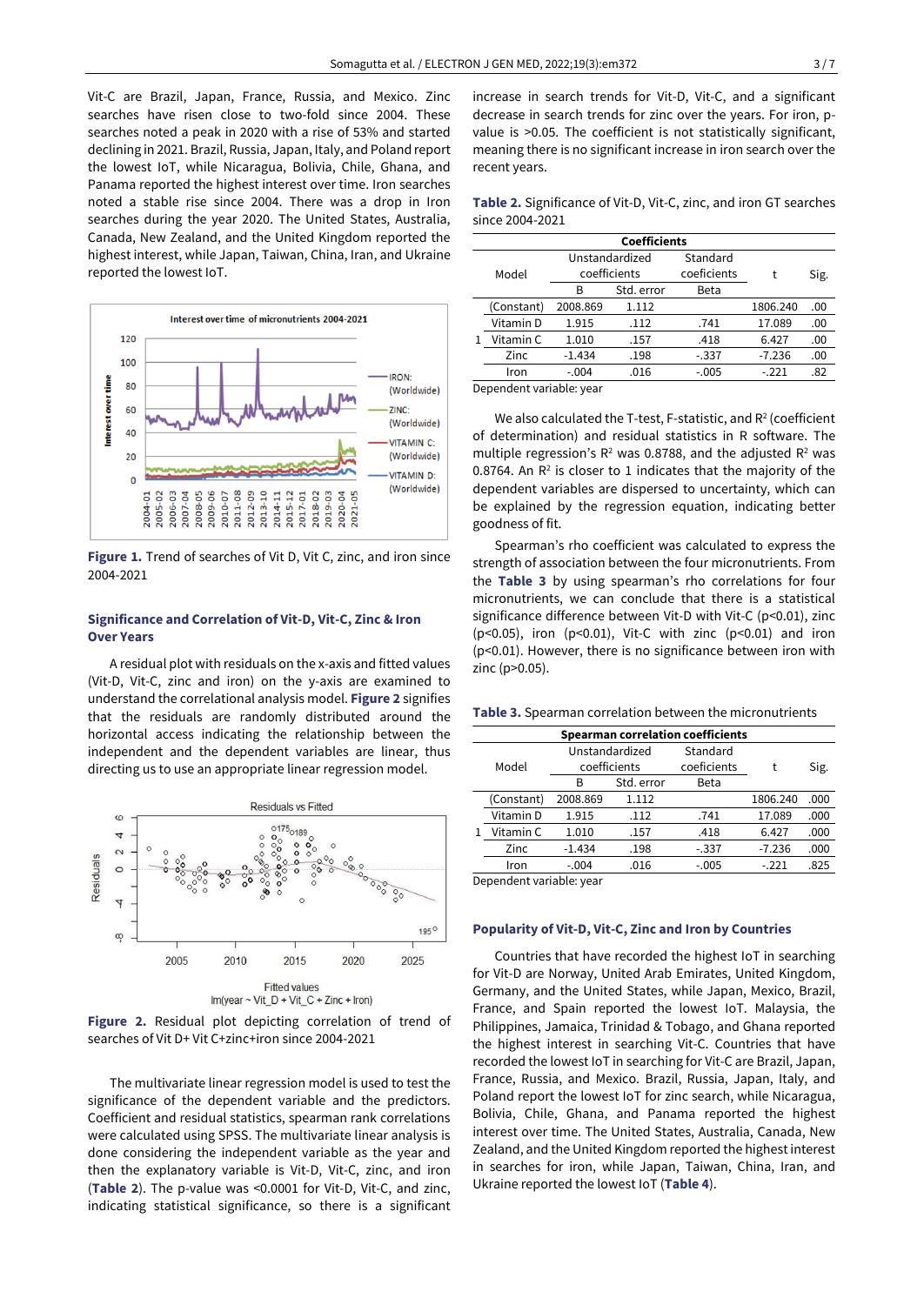**Table 4.** Search interest popularity score of countries for micronutrient searches

|                      | <b>Countries</b>     |                   | <b>Countries</b> |                   |  |
|----------------------|----------------------|-------------------|------------------|-------------------|--|
| <b>Micronutrient</b> | with high            | <b>Popularity</b> | with low         | <b>Popularity</b> |  |
|                      | interest             |                   | interest         |                   |  |
|                      | Norway               | 100               | Spain            | 3                 |  |
|                      | <b>United Arab</b>   | 96                | France           | 2                 |  |
|                      | Emirates             |                   |                  |                   |  |
| Vitamin D            | United<br>92         |                   | Brazil           | $\overline{2}$    |  |
|                      | Kingdom              |                   |                  |                   |  |
|                      | Germany              | 84                | Mexico           | 2                 |  |
|                      | <b>United States</b> | 84                | Japan            | $\mathbf{1}$      |  |
|                      | Malaysia             | 100               | Mexico           | $\overline{2}$    |  |
|                      | Philippines          | 70                | Russia           | 1                 |  |
| Vitamin C            | Jamaica              | 67                | France           | $\mathbf{1}$      |  |
|                      | Trinidad &           | 61                | Japan            | 1                 |  |
|                      | Tobago               |                   |                  |                   |  |
|                      | Ghana                | 59                | <b>Brazil</b>    | $\mathbf{1}$      |  |
|                      | Nicaragua            | 100               | Poland           | 4                 |  |
|                      | <b>Bolivia</b>       | 87                | Italy            | 4                 |  |
| Zinc.                | Chile                | 80                | Japan            | 3                 |  |
|                      | Ghana                | 78                | Russia           | 3                 |  |
|                      | Panama               | 76                | <b>Brazil</b>    | 3                 |  |
|                      | <b>United States</b> | 100               | Ukraine          | 10                |  |
|                      | Australia            | 97                | Iran             | 10                |  |
| Iron                 | Canada               | 92                | Taiwan           | 9                 |  |
|                      | New Zealand          | 85                | China            | $\overline{7}$    |  |
|                      | United               |                   |                  | 4                 |  |
|                      | Kingdom              | 82                | Japan            |                   |  |

Popularity: Relative search volume (RSV), which is a measure of the number of searches for a chosen term compared to the number of searches for all other terms over a selected time period

## **DISCUSSION**

This is one of the unique studies that have explored the growing evidence of people's interest in micronutrient searches using an online platform, Google trends. Our analysis shows a steady rise in micronutrient searches for Vit-C, Vit-D, and zinc since 2004. A steep climb in the search popularity of micronutrients -Vit-C, Vit-D, and zinc has been observed during 2020-2021, correlating it with the COVID-19 pandemic. These micro nutrients' search trends could reflect increasing concern that translates into population behaviour of increased usage of these micronutrients. Google searches for "micronutrients," along with other keywords "Vitamin D," "Vitamin C," "zinc," and "iron," which reached an all-time high in February 2020. This is more important and relevant to COVID-19 spread, also increased but not in the magnitude of the search for "micronutrients."

Vit-D searches have risen by eight-fold in 2020-21 since 2004 while nearly doubling throughout 2019-2021. This increase directly correlates with the significant rise during the pandemic. Vit-D searches were highest in Norway, United Arab Emirates, United Kingdom, Germany, and the United States. **Figure 3** depicts the popularity of Vit-D across the countries. The search was prominent in the first world nations deprived of sunlight. Low Vit-D status is seen in Norway, United Kingdom, Germany, United States, and other Nordic countries during winter due to inadequate sun exposure from October to March [26-28]. These searches were highest in the United Arab Emirates (UAE), with a high prevalence of hypovitaminosis D, despite abundant sunlight [29]. This probably was pointed towards people's curiosity about the effectiveness of Vit-D during COVID-19. It has possibly translated into their



**Figure 3.** Worldwide graphic map of search term popularity for "Vitamin D, Vitamin C, zinc, and iron" by location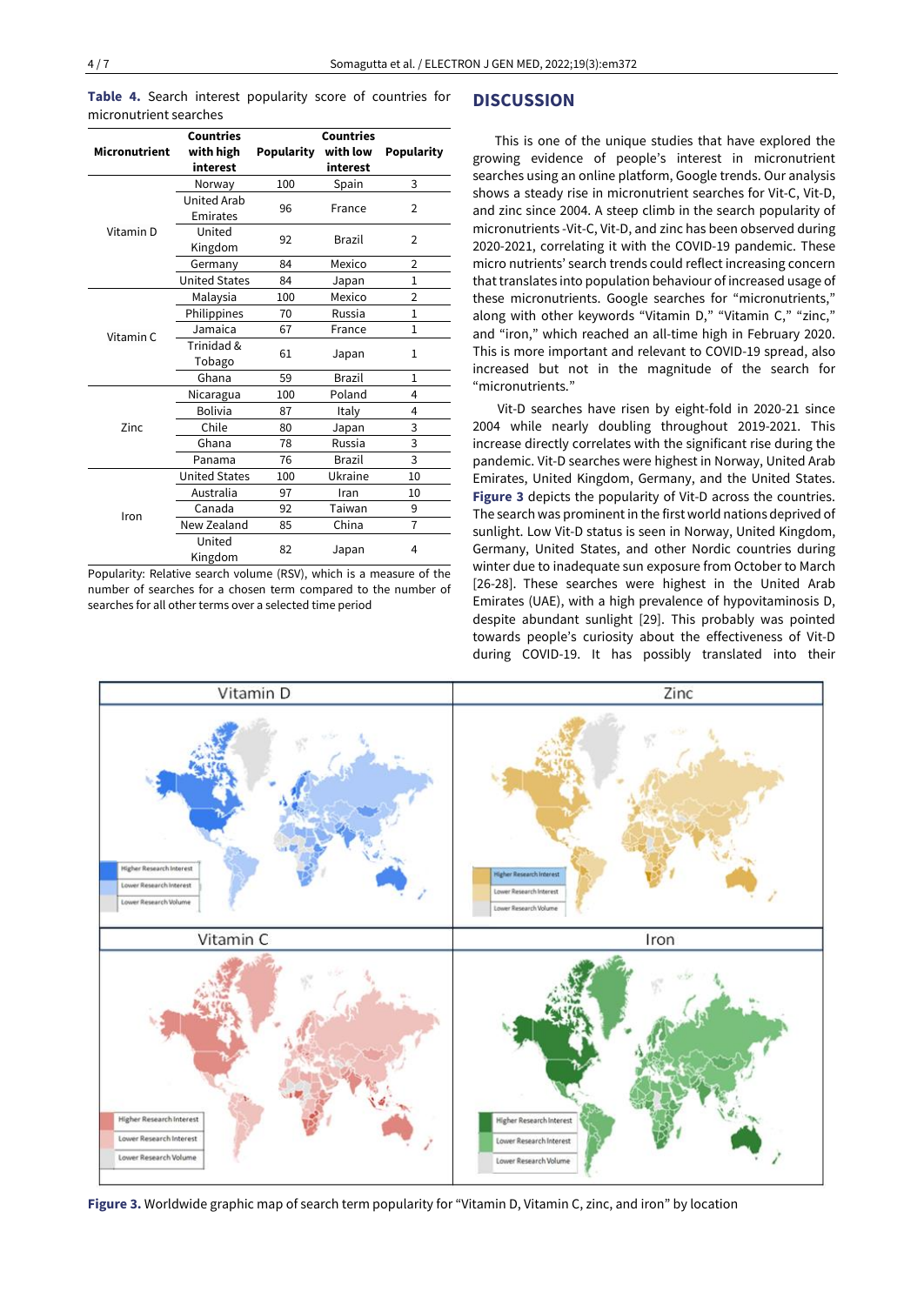behaviour, reflecting increased Vit-D supplements usage or exposure to sunlight. During COVID-19, this search might have reached its peak by the research pointing out the significant association between Vit-D deficiency and COVID-19 infection, the mortality rate of COVID-19 among European countries [26,27]. Interestingly, low searches were prominent in Japan, Mexico, Brazil, France, and Spain in Vit-D deficient or insufficient countries [27-34].

Vit-C searches have increased fourfold since 2004, with doubled searches during the pandemic with an 85% rise. This trend subsequently started declining in 2021. Malaysia, the Philippines, Jamaica, Trinidad & Tobago, and Ghana reported the highest popularity. This correlates with Vit-C deficiency in low-income groups and low-middle income countries requiring supplementation. These are countries with progressively growing and expanding health care systems. This search has been extensive in developing countries, considering Vit-C's readily available and cost-effective dietary resources [35]. Most developed countries, including Brazil, Japan, France, Russia, and Mexico, reported the lowest Vit-C searches.

Zinc searches have risen close to two-fold since 2004. These searches noted a peak during the COVID-19 pandemic with a rise of 53% and started declining in 2021.The highest investigations for zinc were reported in populous countries in America, including Nicaragua, Bolivia, Chile and Panama. The national health and nutrition survey conducted in the US has reported zinc deficiency in specific targeted population groups like pregnant women, the elderly and adolescents [36]. The severity and mortality of COVID-19 were closely correlated with serum iron levels. Low serum iron concentration was an independent risk factor for death in COVID-19 patients [37]. Despite this, there was a stable marginal rise in iron search since 2004. On the contrary, there was a drop in iron searches during the pandemic time. This is possible because of existing policies of regular iron supplementation in pregnant women, children and malnourished patients. There is a significant increase in Vit-D, Vit-C searches with p-value search over the recent years is <0.0001 & significant decrease in zinc searches. This significant rise in Vit-D and Vit-C can correlate with the COVID-19 pandemic and people's awareness about their health, while there is no significant increase in iron search over the recent years. As iron supplementation is standard in pregnant women and malnourished, possibly that has resulted in an almost stable trend in searches.

This research article has the strength of using GTs being aggregated (grouped), anonymized (no one is personally identified) and categorized (determining the topic for a search query). This research also comes with some limitations of using GTs for analysis. This data represents the Google search trends and popularity but does not correlate with the actual data of the world's prevalence of micronutrient use, so a strict association cannot be made with the search interest and reallife utility. This study of real-time data from GTs and existing dataset analysis shows that popularity has led to the respective micronutrient use among the population.

## **CONCLUSIONS**

GT searches of micronutrients have increased globally over the last two decades, especially during the COVID-19 pandemic. A significant increase in Vit-D and Vit-C search trends during the pandemic shows population interest and may reflect people's usage. Further epidemiological studies are required to assess the extent of global micronutrient use associated with the COVID-19 pandemic as supplementation for therapeutic purposes. The GT tool can be a necessary tool for health care workers to understand people's interests as necessities and respond to their concerns accordingly, thus helping the health care workers to promote population-centric awareness and achieve better evidence-based outcomes.

**Author contributions:** All authors have sufficiently contributed to the study, and agreed with the results and conclusions.

**Funding:** No funding source is reported for this study.

**Ethical approval:** This research did not need any formal approval from the ethical committee.

**Declaration of interest:** No conflict of interest is declared by authors.

# **REFERENCES**

- 1. Godswill AG, Somtochukwu IV, Ikechukwu AO, Kate EC. Health benefits of micronutrients (vitamins and minerals) and their associated deficiency diseases: a systematic review. Int J Food Sci. 2020;3(1):1-32. [https://doi.org/](https://doi.org/10.47604/ijf.1024) [10.47604/ijf.1024](https://doi.org/10.47604/ijf.1024)
- 2. Wishart K. Increased micronutrient requirements during physiologically demanding situations: review of the current evidence. Vitam Miner. 2017;6(2): 1000166. [https://doi.org/](https://doi.org/10.4172/2376-1318.1000166) [10.4172/2376-1318.1000166](https://doi.org/10.4172/2376-1318.1000166)
- 3. Gombart AF, Pierre A, Maggini S. A review of micronutrients and the immune system–working in harmony to reduce the risk of infection. Nutrients. 2020;12(1):236. [https://doi.org/](https://doi.org/10.3390/nu12010236) [10.3390/nu12010236](https://doi.org/10.3390/nu12010236) PMid:31963293 PMCid:PMC7019735
- 4. Pecora F, Persico F, Argentiero A, Neglia C, Esposito S. The role of micronutrients in support of the immune response against viral infections. Nutrients. 2020;12(10):3198. <https://doi.org/10.3390/nu12103198>
- 5. Patel J, Patel A. The role of nutritional factors in pathogenesis of diseases. In Pathak YV, Ardekani AM, editors. Nutrigenomics and nutraceuticals. CRC Press, 2017. p. 483-514. [https://doi.org/10.1201/9781315153711-](https://doi.org/10.1201/9781315153711-19) [19](https://doi.org/10.1201/9781315153711-19) PMid:28500896 PMCid:PMC5429244
- 6. Bishop EL, Ismailova A, Dimeloe S, Hewison M, White JH. Vitamin D and immune regulation: antibacterial, antiviral, anti-inflammatory. JBMR Plus. 2021;5(1):e10405. <https://doi.org/10.1002/jbm4.10405> PMid:32904944 PMCid:PMC7461279
- 7. Maes K, Serré J, Mathyssen C, Janssens W, Gayan-Ramirez G. Targeting vitamin D deficiency to limit exacerbations in respiratory diseases: utopia or strategy with potential? Calcif Tissue Int. 2020;106(1):76-87. [https://doi.org/](https://doi.org/10.1007/s00223-019-00591-4) [10.1007/s00223-019-00591-4](https://doi.org/10.1007/s00223-019-00591-4) PMid:31350569
- 8. Grant WB, Lahore H, McDonnell SL, et al. Evidence that vitamin D supplementation could reduce risk of influenza and COVID-19 infections and deaths. Nutrients. 2020;12(4):988. <https://doi.org/10.3390/nu12040988> PMid: 32252338 PMCid:PMC7231123
- 9. Raz G, Esposito S, Ganmaa D, et.al. Vitamin D supplementation to prevent acute respiratory tract infections: systematic review and meta-analysis of individual participant data. BMJ. 2017;356:i6583. <https://doi.org/10.1136/bmj.i6583.3> PMid:28202713 PMCid:PMC5310969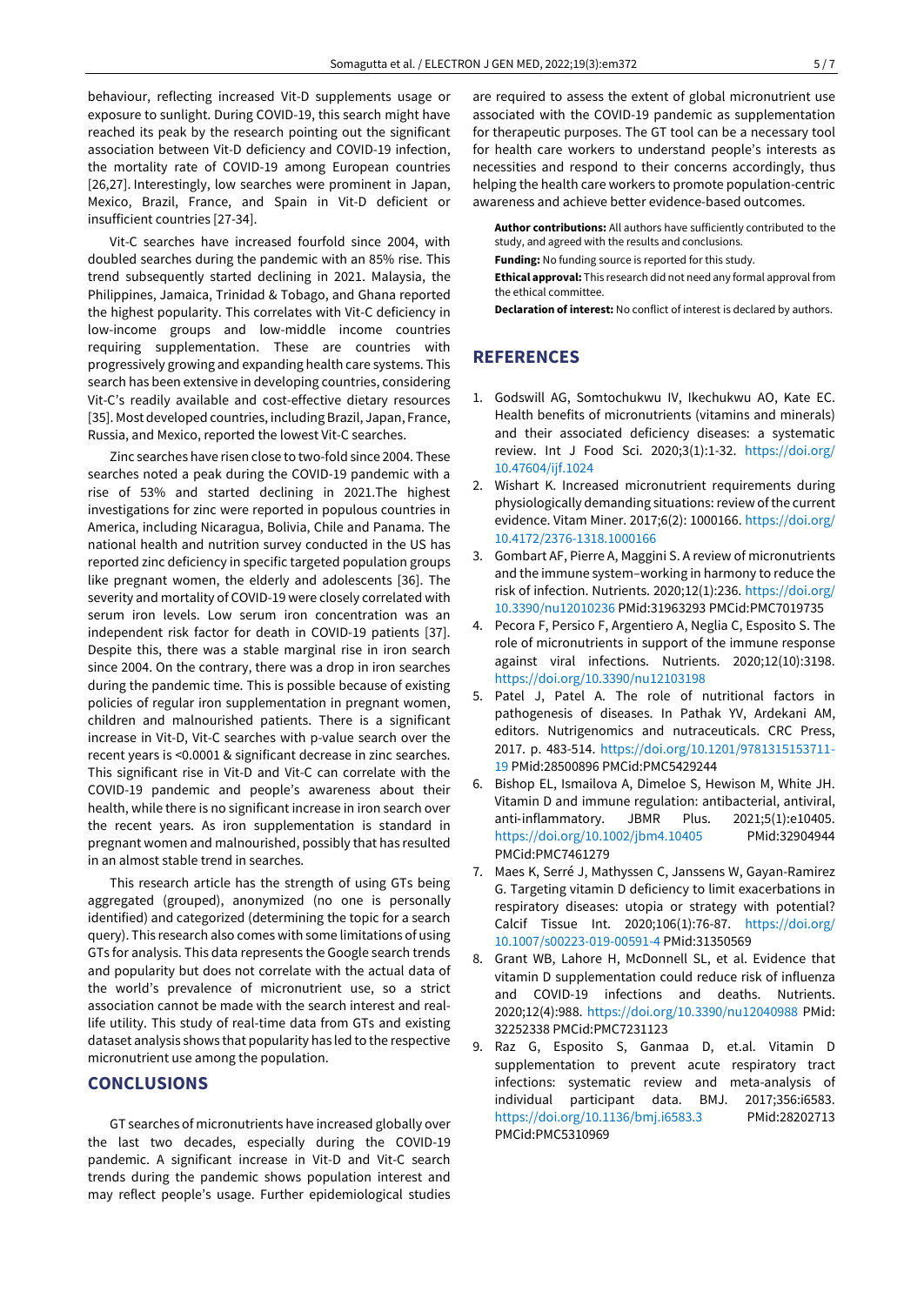- 10. McAuliffe S, Ray S, Fallon E, Bradfield J, Eden T, Kohlmeier M. Dietary micronutrients in the wake of COVID-19: an appraisal of evidence with a focus on high-risk groups and preventative healthcare. BMJ NPH. 2020;3(1):93. <https://doi.org/10.1136/bmjnph-2020-000100> PMid:33235973 PMCid:PMC7664499
- 11. Hemilä H, Chalker E. Vitamin C for preventing and treating the common cold. Cochrane Database Syst Rev. 2013;2013(1):CD000980. [https://doi.org/10.1002/14651858](https://doi.org/10.1002/14651858.CD000980) [.CD000980](https://doi.org/10.1002/14651858.CD000980) PMid:23440782 PMCid:PMC8078152
- 12. Read SA, Obeid S, Ahlenstiel C, et al. The role of zinc in antiviral immunity. Adv Nutr. 2019;10:696-710. <https://doi.org/10.1093/advances/nmz013> PMid:31305906 PMCid:PMC6628855
- 13. Skalny AV, Rink L, Ajsuvakova OP, et al. Zinc and respiratory tract infections: perspectives for COVID-19 (review). Int J Mol Med. 2020;46(1):17-26. [https://doi.org/10.3892/](https://doi.org/10.3892/ijmm.2020.4575) [ijmm.2020.4575](https://doi.org/10.3892/ijmm.2020.4575) PMidD:32319538 PMCid:PMC7255455
- 14. Silva AD, Atukorala S, Weerasinghe I, Ahluwalia N. Iron supplementation improves iron status and reduces morbidity in children with or without upper respiratory tract infections: a randomized controlled study in Colombo, Sri Lanka. Am J Clin Nutr. 2003;77(1):234-41. <https://doi.org/10.1093/ajcn/77.1.234> PMid:12499347
- 15. Sonia SF, Haque MF, Sultana A, Parvin R, Afroze S. Iron deficiency anemia and respiratory tract infections in children: a review. Journal of Dr. MR Khan Shishu (Children) Hospital. 2020;1(1).
- 16. Gorji A, Ghadiri MK. The potential roles of micronutrient deficiency and immune system dysfunction in COVID-19 pandemic. Nutrition. 2020;6:111047. [https://doi.org/](https://doi.org/10.1016/j.nut.2020.111047) [10.1016/j.nut.2020.111047](https://doi.org/10.1016/j.nut.2020.111047) PMid:33277150 PMCid: PMC7647394
- 17. Richardson DP, Lovegrove JA. Nutritional status of micronutrients as a possible and modifiable risk factor for COVID-19: a UK perspective. Br J Nutr. 2021;125(6):678-84. <https://doi.org/10.1017/S000711452000330X> PMid: 32815493 PMCid:PMC7492581
- 18. Wang MX, Gwee SX, Pang J. Micronutrients deficiency, supplementation and novel Coronavirus infections-a systematic review and meta-analysis. Nutrients. 2021;13(5):1589. <https://doi.org/10.3390/nu13051589> PMid:34068656 PMCid:PMC8151981
- 19. Galmés S, Serra F, Palou A. Current state of evidence: influence of nutritional and nutrigenetic factors on immunity in the COVID-19 pandemic framework. Nutrients. 2020;12(9):2738. <https://doi.org/10.3390/nu12092738> PMid:32911778 PMCid:PMC7551697
- 20. Tomasa-Irriguible TM, Bielsa-Berrocal L, Bordejé-Laguna L, et al. Low levels of few micronutrients may impact COVID-19 disease progression: an observational study on the first wave. Metabolites. 2021;11(9):565. [https://doi.org/](https://doi.org/10.3390/metabo11090565) [10.3390/metabo11090565](https://doi.org/10.3390/metabo11090565)
- 21. Forsey C. The top 7 search engines, ranked by popularity. Available at: [https://blog.hubspot.com/marketing/top](https://blog.hubspot.com/marketing/top-search-engines)[search-engines](https://blog.hubspot.com/marketing/top-search-engines)
- 22. Ginsberg J, Mohebbi MH, Patel RS, Brammer L, Smolinski MS, Brilliant L. Detecting influenza epidemics using search engine query data. Nature. 2009;457(7232):1012-4. <https://doi.org/10.1038/nature07634> PMid:19020500
- 23. Support.google.com. Trends help. 2019. Available at: <https://support.google.com/trends#topic=6248052>
- 24. Dey M, Zhao SS. COVID-19 and Kawasaki disease: an analysis using Google Trends. Clin Rheumatol. 2020;39(8):2483-4. [https://doi.org/10.1007/s10067-020-](https://doi.org/10.1007/s10067-020-05231-z) [05231-z](https://doi.org/10.1007/s10067-020-05231-z) PMid:32557254 PMCid:PMC7298164
- 25. Flanagan R, Kuo B, Staller K. Utilizing Google Trends to assess worldwide interest in irritable bowel syndrome and commonly associated treatments. Dig Dis Sci. 2021;66(3):814-22. [https://doi.org/10.1007/s10620-020-](https://doi.org/10.1007/s10620-020-06290-7) [06290-7](https://doi.org/10.1007/s10620-020-06290-7) PMid:32361922
- 26. Kimlin MG. Geographic location and vitamin D synthesis. Mol Aspects Med. 2008;29(6):453-61. [https://doi.org/](https://doi.org/10.1016/j.mam.2008.08.005) [10.1016/j.mam.2008.08.005](https://doi.org/10.1016/j.mam.2008.08.005) PMid:18786559
- 27. Merlo C, Trummler M, Essig S, Zeller A. Vitamin D deficiency in unselected patients from Swiss primary care: a crosssectional study in two seasons. PLoS One. 2015;10(9):e0138613. [https://doi.org/10.1371/journal.](https://doi.org/10.1371/journal.pone.0138613) [pone.0138613](https://doi.org/10.1371/journal.pone.0138613) PMid:26372355 PMCid:PMC4570784
- 28. Benhamou J, Schindler C, Rutishauser J. Prevalence of vitamin D deficiency in an inpatient population in the Swiss Canton of Basel-Country. Swiss Med Wkly. 2021; 151:w20470. <https://doi.org/10.4414/smw.2021.20470> PMid:33714209
- 29. Sridhar SB, Rao PG, Multani SK, Jain M. Assessment of prevalence of hypovitaminosis D in multiethnic population of the United Arab Emirates. J Adv Pharm Technol Res. 2016;7(2):48-53. <https://doi.org/10.4103/2231-4040.177202> PMid:27144152 PMCid:PMC4850768
- 30. Bakaloudi DR, Chourdakis M. Is vitamin D deficiency associated with the COVID-19 epidemic in Europe? medRxiv. 2021. [https://doi.org/10.1101/2021.01.28.](https://doi.org/10.1101/2021.01.28.21250673) [21250673](https://doi.org/10.1101/2021.01.28.21250673)
- 31. González-Molero I, Morcillo S, Valdés S, Pérez-Valero V, Botas P, Delgado E, et.al. Vitamin D deficiency in Spain: a population-based cohort study. Eur J Clin Nutr. 2011;65(3):321-8. <https://doi.org/10.1038/ejcn.2010.265> PMid:21179052
- 32. Souberbielle JC, Massart C, Brailly-Tabard S, Cavalier E, Chanson P. Prevalence and determinants of vitamin D deficiency in healthy French adults: the VARIETE study. Endocrine. 2016;53(2):543-50. [https://doi.org/10.1007/](https://doi.org/10.1007/s12020-016-0960-3) [s12020-016-0960-3](https://doi.org/10.1007/s12020-016-0960-3) PMid:27106800
- 33. Martínez-Zavala N, López-Sánchez GN, Vergara-Lopez A, et al.Vitamin D deficiency in mexicans have a high prevalence: a cross-sectional analysis of the patients from the Centro Médico Nacional 20 de Noviembre. Arch Osteoporos. 2020; 15(1):1-5. <https://doi.org/10.1007/s11657-020-00765-w> PMid:32542548
- 34. Asakura K, Etoh N, Imamura H, et al. Vitamin D status in Japanese adults: relationship of serum 25-hydroxyvitamin D with simultaneously measured dietary vitamin D intake and ultraviolet ray exposure. Nutrients. 2020;12(3):743. <https://doi.org/10.3390/nu12030743> PMid:32168939 PMCid:PMC7146414
- 35. Rowe S, Carr AC. Global vitamin C status and prevalence of deficiency: a cause for concern? Nutrients. 2020;12(7):2008. <https://doi.org/10.3390/nu12072008> PMid:32640674 PMCid:PMC7400810
- 36. Briefel RR, Bialostosky K, Kennedy-Stephenson J, McDowell MA, Ervin RB, Wright JD. Zinc intake of the US population: findings from the third national health and nutrition examination survey, 1988-1994. J Nutr. 2000; 130(5):1367S-73S. <https://doi.org/10.1093/jn/130.5.1367S> PMid:10801945